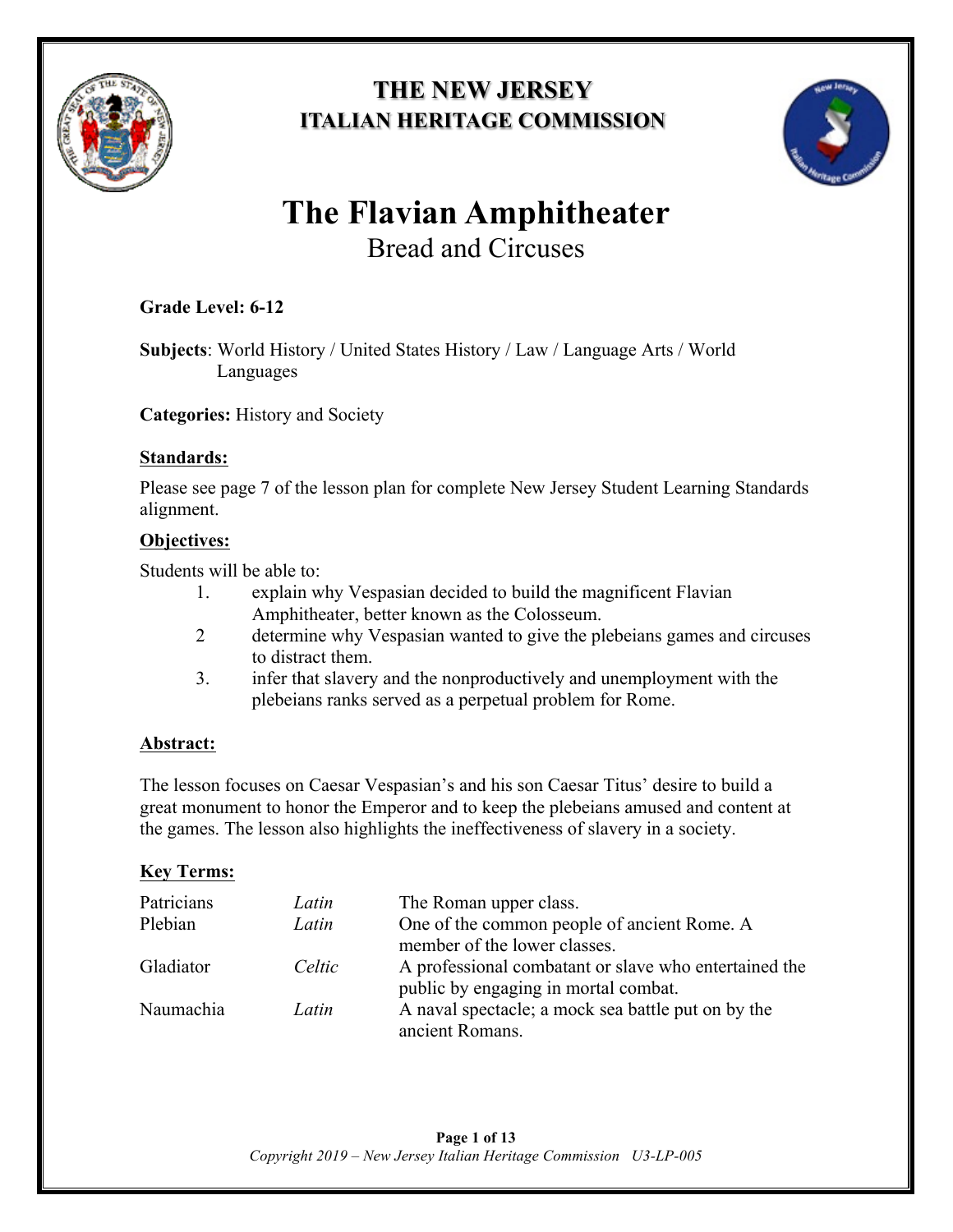#### **Background:**

Early in the history of the Roman Republic, most common Romans farmed on small homesteads around the city. They also served in the army during Rome's numerous wars. As Roman conquests increased, the city began to employee a professional army and the patricians, or the upper class accumulated tremendous amounts of wealth. They began to buy up much of the plebeians' lands. Furthermore, they held numerous slaves who had been captured during the wars, to work the land.

As Rome changed from a republic and became an empire, most of the plebeians migrated towards the city. Unfortunately, the city contained a large number of slaves also, resulting in high unemployment rates for the lower classes. Although many were poor, plebeians were still citizens and had certain rights as Romans. Patricians used to bribe plebeians for votes; however, they soon realized that they could more easily placate the plebeians, by keeping their stomachs full and their days occupied with leisure and entertainment.

The Flavian Amphitheatre (The Colosseum) provided the city with days on end of free entertainment. There were over 200 holidays, during some of those years. By the early second century AD, the satirist Juvenal famously said the Roman people had readily given up their political freedom in return for "bread and circuses."

The 2000 year-old Colosseum, which has served as a model for stadiums all over the world, is an enduring testimony to the unique genius of Roman creativity, which highlights the knowledge necessary for the construction and engineering of public buildings for use by citizens.

#### **Procedures:**

- I. Tell students that Emperor Flavius Vespasian needs them to present a plan for the construction of a new massive amphitheatre. They will go before the Roman Senate to obtain financing.
- II. Vespasian is looking to rebuild Rome's grandeur, after the destructive years of Emperor Nero and the Great Fire.
- III. Break the class into nine groups (or fewer if necessary).
	- a. Group One: Investigate the need for new construction in Rome.
		- i. Explore Vespasian's plans for construction
		- ii. Explore what the Roman Fire had destroyed much of Rome, under Nero.
	- b. Group Two: Investigate the plight of the Roman plebeians.
		- i. Did slavery lead to high unemployment?
		- ii. How did the Roman government feed the plebeians?
		- iii. Why did the Roman government provide free games for the plebeians to watch?
	- c. Group Three: Investigate the slave society in Rome
		- i. Who were the slaves?
		- ii. How big was slavery in Rome?
		- iii. How did Roman slavery influence the Roman economy?
		- iv. How did Romans use slaves in the games?
	- d. Group Four: Investigate the Gladiator games

#### **Page 2 of 13**

*Copyright 2019 – New Jersey Italian Heritage Commission U3-LP-005*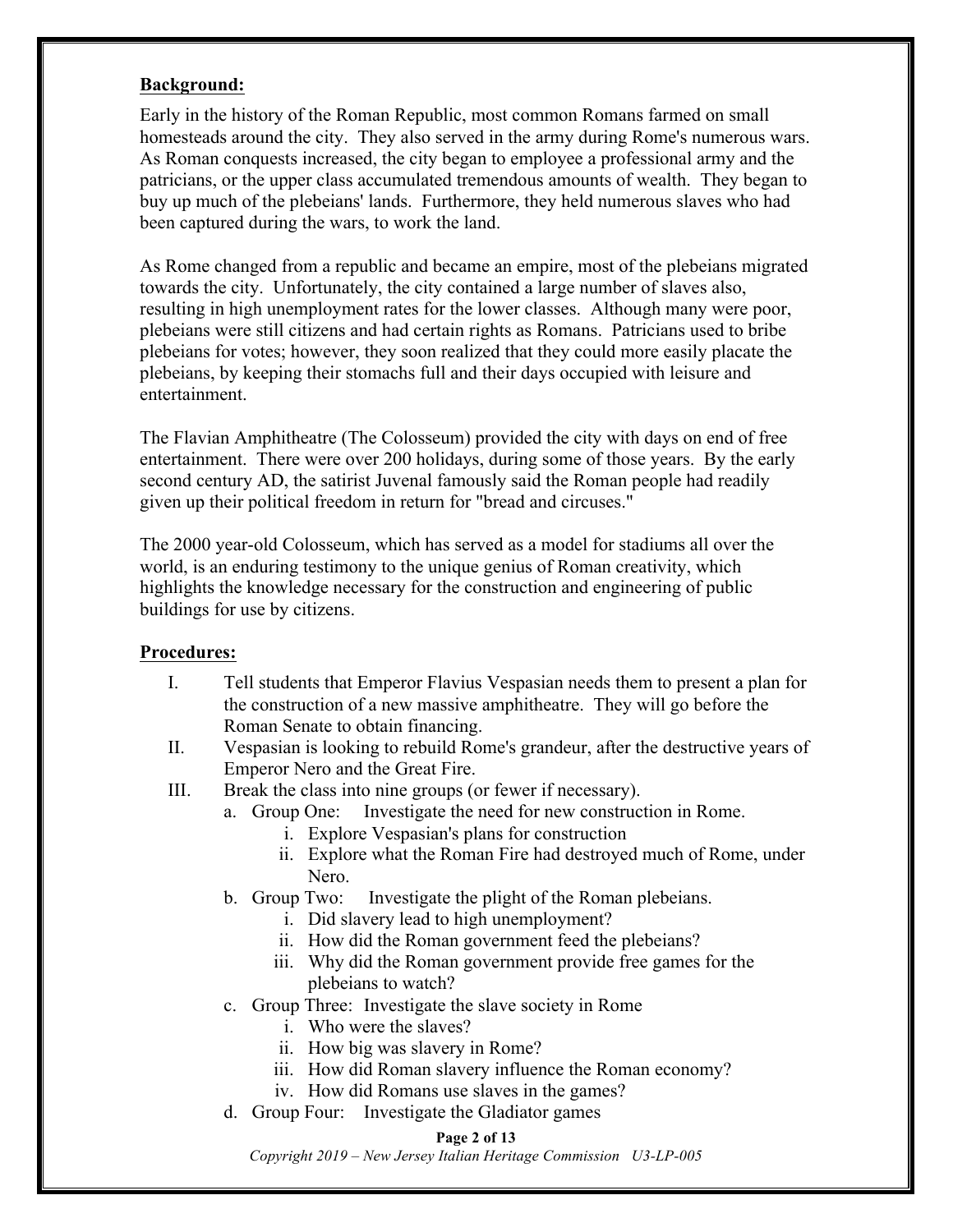- e. Group Five: Investigate the animal hunts
- f. Group Six: Investigate the executions of criminals at the games Explore the feeding of dissidents, traitors and Christians to the lions.
- g. Group Seven: Investigate the naumachia, or naval battles
- h. Group Eight: Investigate the chariot races
- i. Group Nine: Investigate Vespasian's life.
	- i. Why should Rome honor him by building the Colosseum?
- IV. Once the groups have accumulated date, they each will use the data to create a presentation to the Roman Senate.
	- a. Students are playing a role.
	- b. The presentations must advocate the construction of the Colosseum and give honor to Vespasian, as if it were 70 AD.
	- c. Students may use PowerPoint, overheads, graphs, graphic organizers, etc.
	- d. The goal is to convince the Senate of the necessity of the construction.

#### **Assessment:**

Using a teacher-made check list, score each groups' presentation.

Ask students to write a paragraph explaining how the Roman government used the games to placate the plebeians and maintain social control. Assess the paragraph by using the *New Jersey Registered Holistic Writing Rubric* for scoring.

#### **Extension:**

Ask students to write an essay regarding whether American society placates the masses with "Bread and Circuses." Examples to help students start their investigation of modern circuses might be TV, sports, popular music, etc. They may explore the "bread" portion of this question in government entitlements or the notion of workplace entitlements. Assess the paragraph by using the *New Jersey Registered Holistic Writing Rubric* for scoring.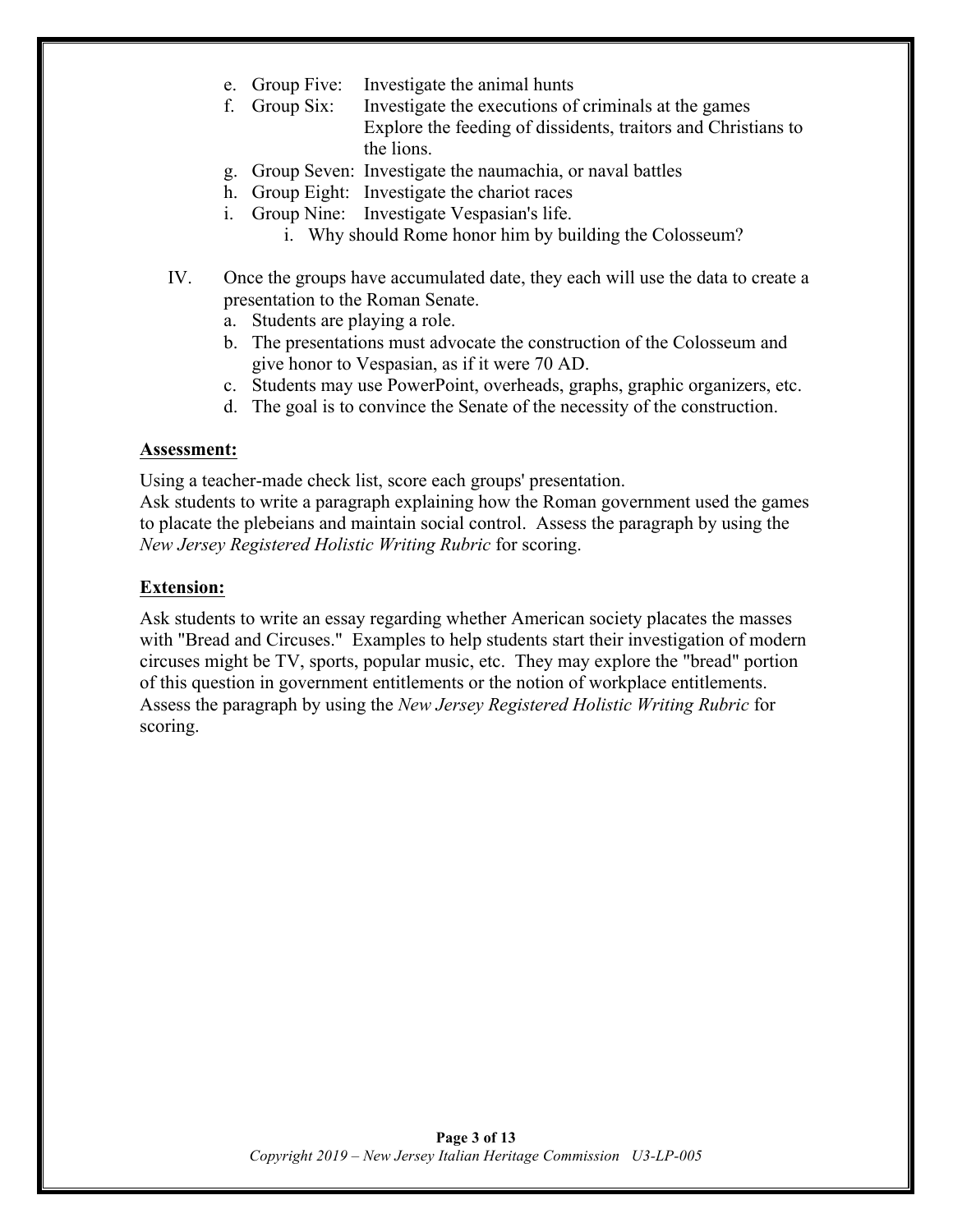# **Supplemental Information**

# The Colosseum

Upon the death of the tyrant Emperor, Nero, in 68 AD and with the triumph of the Flavian family, strong efforts were made to the forget Nero's unparalleled debauchery. The focus of city architecture and buildings shifted from structures that symbolized the deification of the despotic Emperor or honored his magnificence, to glorious buildings for the public's use.

Emperor Vespasian had a reputation of great concern for the citizens of Rome, for their honor, and for the city itself. He began an effort to construct buildings for public use shortly upon ascension to the throne. As a gift to his people, the Emperor built a tremendous Forum. Vespasian greatest project, however, was the construction of the Flavian Amphitheatre, better known as the Roman Colosseum. Excavation for the spectacular stadium began in 72 AD, when slaves started to drain a lake in the middle of the city. Once the lake was drained, slaves had to dig a foundation which was 40 feet deep to support the structure. Vespasian did not live to see the mighty edifice rise to completion. His son and successor, Titus, accomplished his father's goal of building a magnificent public center for "the games" by 80 AD.

The edifice itself was a breathtaking, awe-inspiring marvel. The four-leveled (aboveground) structure had no contemporary equal. The Colosseum is a vast elliptical shape that measures approximately 615 feet x 510 feet externally, with the base of the building covering about six acres of land. The massive foundation of cement measures 23 feet thick. The arena floor is about 285 feet long and 180 feet wide. Spectators during the ancient times were separated from the arena by 15 feet of wall. The Roman Colosseum had approximately eighty entranceways so the crowds could arrive and leave quickly. In case of fire people could exit the Colosseum rather easily, using these many entrances.

The facade or the exterior part of the Roman Colosseum consists of three of arcades, faced by three-quarter columns and entablatures. The first of columns were of the Greek *Doric* style*,* with rounded moldings*.* The second set of columns was *Ionic*, which had scrolls in the capitals of the columns, and the third set was *Corinthian.* They have elaborate capitals adorned with acanthus leaves. Each style has its own distinctive features. Above these story sets was an attic story that was about 158 feet tall--- roughly the equivalent of a twelve to fifteen story building. This amphitheater was equipped with 240 masts. On the masts, a large canvas awning (called the velaria) would be attached which could be extended to protect the audience from the sun or from inclement weather..

The Colosseum was dedicated in 80 AD with extravagant gladiator demonstrations that lasted one hundred days. Citizens were seated in the Colosseum according to social status, but even the lowest citizens could attend the games free of charge. The day would start with mock battles between midgets, women, or disabled men. Later in the day, animal events would take place. During those first fourteen weeks, over nine thousand

> **Page 4 of 13** *Copyright 2019 – New Jersey Italian Heritage Commission U3-LP-005*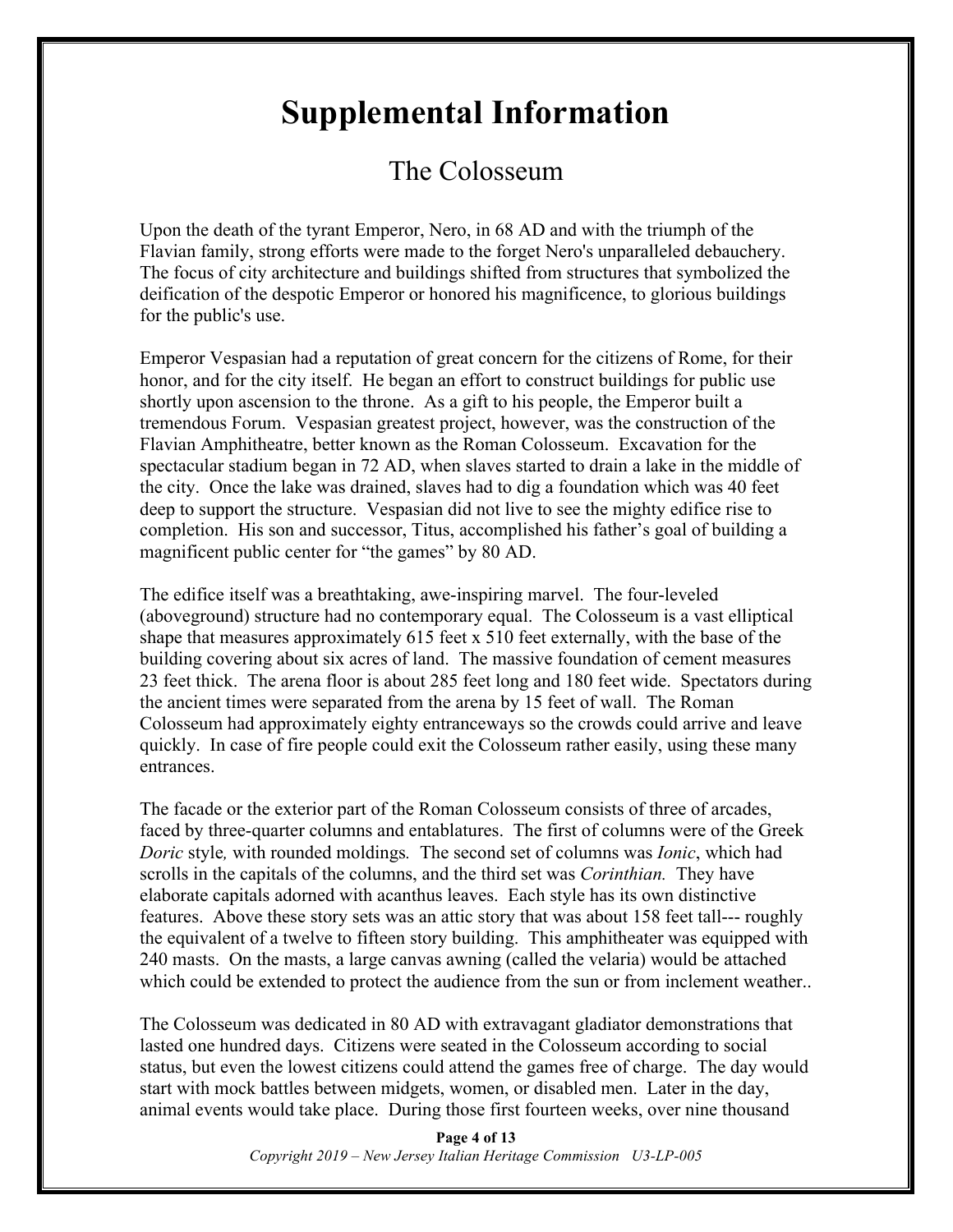animals were slaughtered in battles with humans, animal battles, and in hunts. Men fought wild animals such as: lions, leopards, tigers, bears, elephants, rhinoceroses, buffaloes bulls and even hippopotami. So many animals were used in the games over the years that many became extinct in certain areas of the Empire. Men also slaughtered more docile animals, such as ostriches, zebras, giraffes, elk, and deer, to amuse the audiences. Sometimes they would have the fierce animals stalk and hunt herbivore prey, or they would force the animals to fight one another.

From time to time, wild animals were released from underground pits into the arena. The animals would easily maul and devour hundreds of criminals that had been placed into the sporting area. This is how many Christian martyrs later met their demise. When the Christians refused to sacrifice to the Emperor as a god, or worship the Roman deities, they were often charged with treason and thrown into the arena to be eaten by wild beasts. When one member of a family was charged with treason, the whole family, including the children, would be thrown into the lions' den. Animals eating unfortunate prisoners proved to be one of the more popular events for the audiences.

Spectators also enjoyed the chariot races, mock cavalry battles and even mock naval battles. Nevertheless, the gladiator fights proved to be most popular events for the crowds. Gladiator battles often featured trained slaves or glory-seeking freemen, criminals, and prisoners-of-war. Gladiators trained in a gladiator school for up to three years, under the auspices of their owners. The schools provided strenuous conditioning and battle training. The Ludus Magnus was the most acclaimed school and was actually connected to the Coliseum by an underground passageway. Combatants were treated well in the school and amply fed. After their training, the gladiators could receive generous rewards for stellar performances in the Colosseum arena. They could earn a lot of money, even though they faced death with each battle. Understandably, many owners' only scheduled their better warriors to battles that they had a clear chance of winning. Of course, many gladiators had to give their lives in the arena to satiate the crowd's voracious blood lust.

Proud gladiators battled with tremendous fortitude, strength, honor, and noble dignity. Warriors would often stand toe-to-toe smashing one another with shields and slashing each other with heavy swords. Combatants would rather die than run away. The battle often devolved into a merciless blood-ridden display of cruelty, which usually ended in the death of the vanquished. Occasionally, an Emperor would show mercy to the defeated warrior because of a valiant effort. At other times, a crowd of 45,000 strong would demand that a defeated gladiator be spared.

The games lasted well into the Christian era, until in the fifth century a Christian monk named Telemachus from Asia Minor, was led by an inner voice to go to Rome without knowing why. He followed the crowds to the Colosseum. Once Telemachus saw the gladiators fighting, he got between the men to stop the bloodshed. Legend tells that one of the gladiators slew the poor monk and the repentant crowd left the Colosseum one by one in shame. History, however, records that Telemachus actually was stoned to death by an outraged crowd, livid that someone had tried to interfere with their games and entertainment.

The games did end in the 5th century and field was eventually covered with grass. Today

**Page 5 of 13** *Copyright 2019 – New Jersey Italian Heritage Commission U3-LP-005*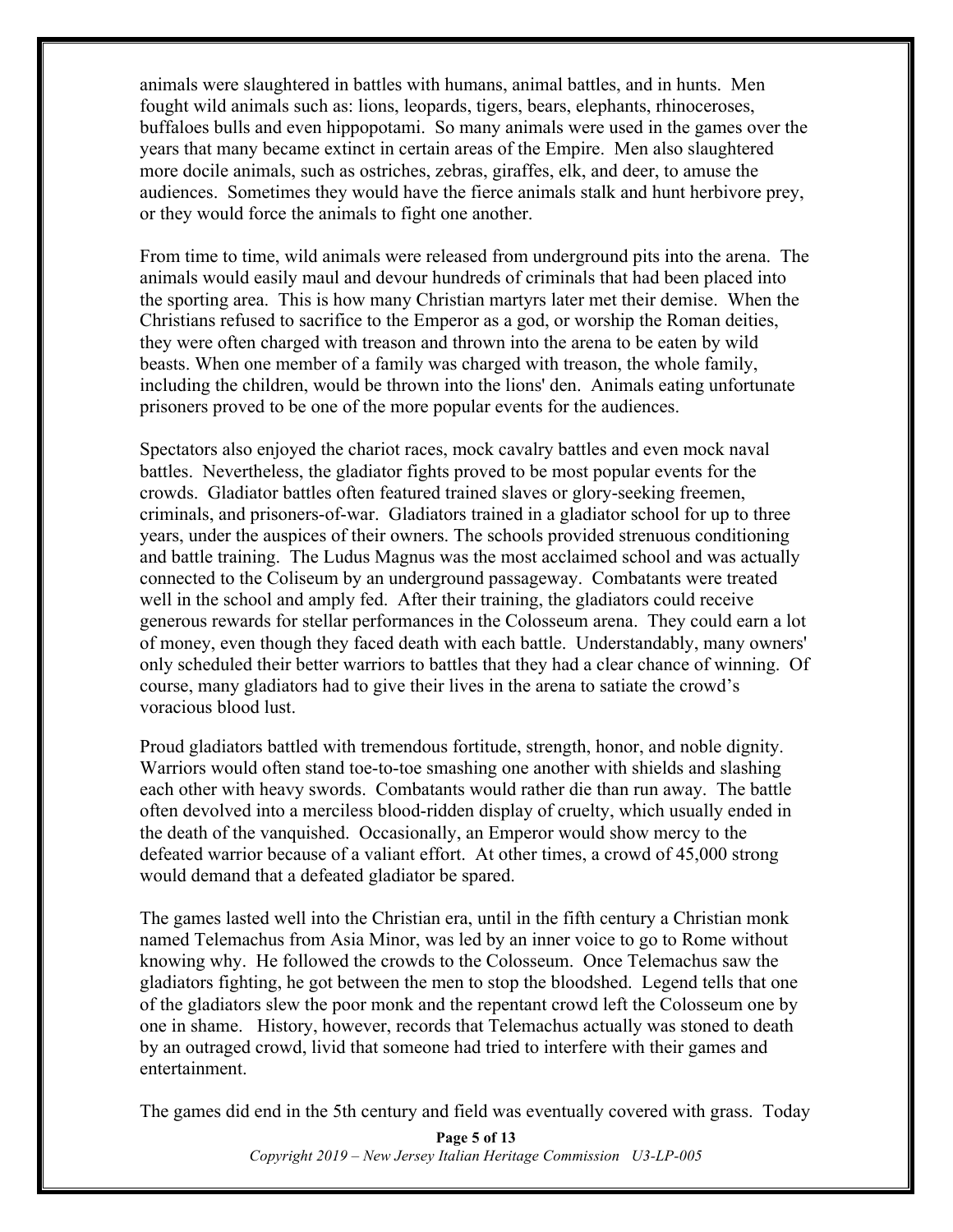the mighty Colosseum still stands as one of the most identifiable buildings in the world.

#### **Sources:**

Kathleen Coleman. *BBC Roman History***,** "Gladiators: Heroes of the Roman Amphitheatre." http://www.bbc.co.uk/history/ancient/romans/gladiators\_01.shtml

Keith Hopkins. *BBC Roman History***,** "The Colosseum: Emblem of Rome." http://www.bbc.co.uk/history/ancient/romans/colosseum\_01.shtml

Maria Iaia, *Draft Lesson Book.* "The Roman Coliseum in All Its Grandeur," Unit II. From the Coliseum to the Meadowlands. New Jersey Italian- Italian American Heritage Commission Draft.

Monk Preston. *Favorite Monks*, "Telemachus: The Monk Who Ended the Coliseum Games. The Prayer Foundation." http://prayerfoundation.org/favoritemonks/favorite\_monks\_telemachus\_coliseum.htm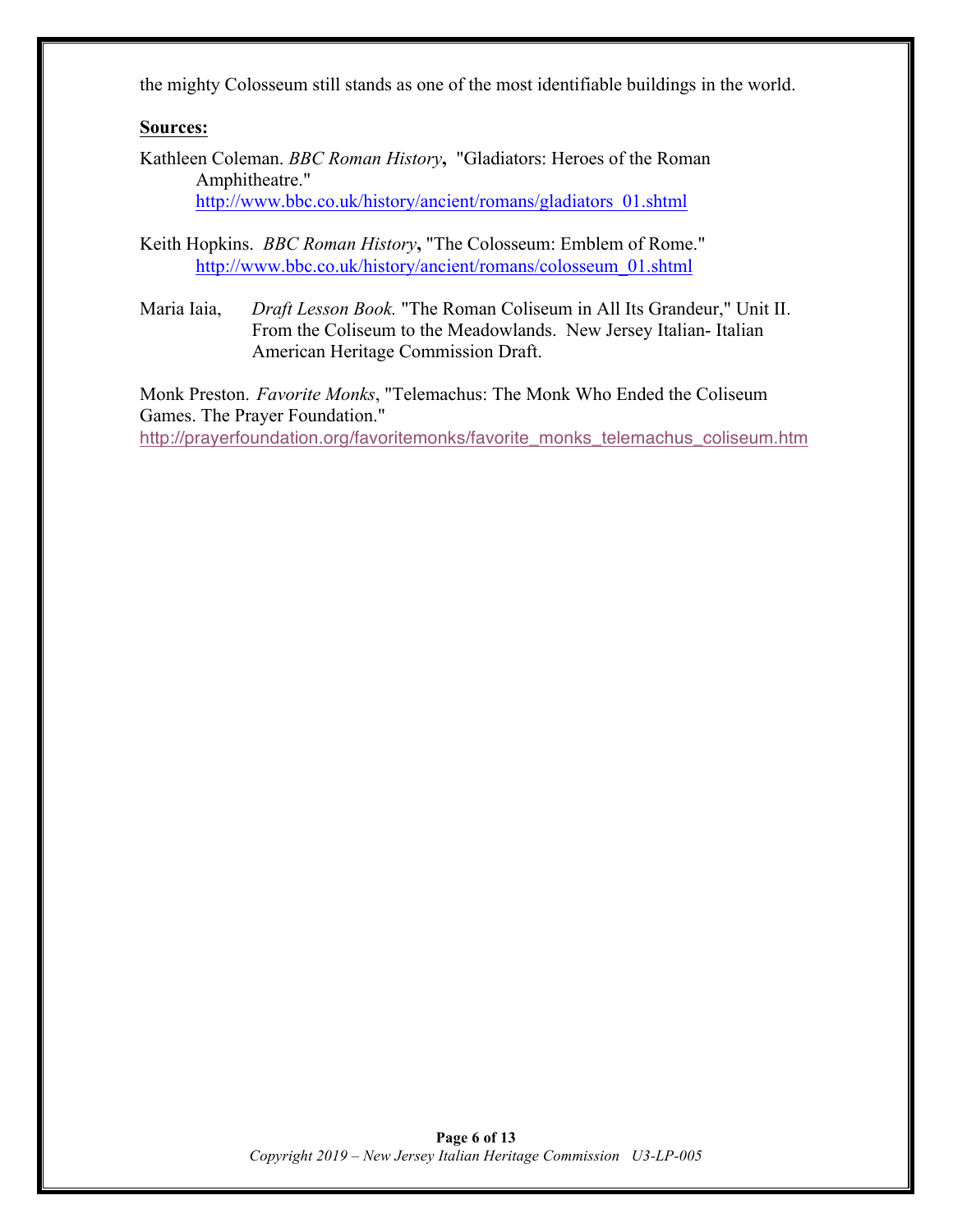# **New Jersey Student Learning Standards Social Studies**

- 6.2.8.A.3.a Compare and contrast the methods (autocratic rule, philosophies, and bureaucratic structures; communications and transportation systems) used by the rulers of Rome, China and India to control and unify their expanding empires.
- 6.2.8.D.3.d Compare the golden ages of Greece, Rome, India and China, and justify major achievements that represent world legacies.

#### **English Language Arts**

SL.6.1a Come to discussions prepared, having read or studied required material; explicitly draw on that preparation by referring to evidence on the topic, text, or issue to probe and reflect on ideas under discussion.

SL.6.1b Follow rules for collegial discussions, set specific goals and deadlines, and define individual roles as needed.

SL.6.1d Review the key ideas expressed and demonstrate understanding of multiple perspectives through reflection and paraphrasing.

SL.6.2 Interpret information presented in diverse media and formats (e.g., visually, quantitatively, orally) and explain how it contributes to a topic, text, or issue under study.

SL.6.3 Deconstruct a speaker's argument and specific claims, distinguishing claims that are supported by reasons and evidence from claims that are not.

SL.6.4 Present claims and findings, sequencing ideas logically and using pertinent descriptions, facts, and details to accentuate main ideas or themes; use appropriate speaking behaviors (e.g., eye contact, adequate volume, and clear pronunciation).

SL.6.5 Include multimedia components (e.g., graphics, images, music, sound) and visual displays in presentations to clarify information.

SL.6.6 Adapt speech to a variety of contexts and tasks, demonstrating command of formal English when indicated or appropriate. (See grade 6 Language standards 1 and 3 here for specific expectations.)

SL.7.1a Come to discussions prepared, having read or researched material under study; explicitly draw on that preparation by referring to evidence on the topic, text, or issue to probe and reflect on ideas under discussion.

SL.7.1b Follow rules for collegial discussions, track progress toward specific goals and deadlines, and define individual roles as needed.

#### **Page 7 of 13** *Copyright 2019 – New Jersey Italian Heritage Commission U3-LP-005*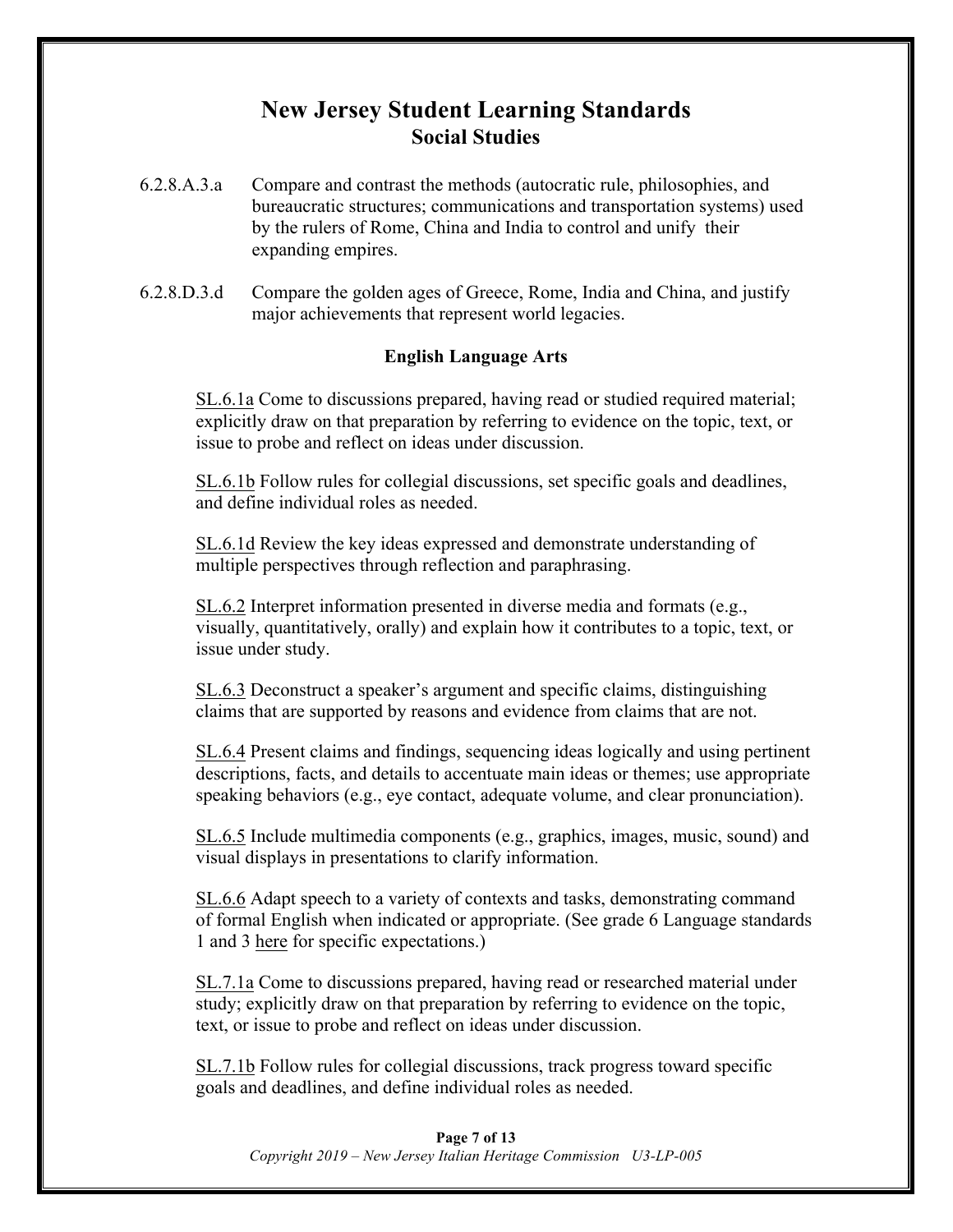SL.7.2 Analyze the main ideas and supporting details presented in diverse media and formats (e.g., visually, quantitatively, orally) and explain how the ideas clarify a topic, text, or issue under study.

SL.7.3 Delineate a speaker's argument and specific claims, evaluating the soundness of the reasoning and the relevance and sufficiency of the evidence.

SL.7.4 Present claims and findings, emphasizing salient points in a focused, coherent manner with pertinent descriptions, facts, details, and examples; use appropriate eye contact, adequate volume, and clear pronunciation.

SL.7.5 Include multimedia components and visual displays in presentations to clarify claims and findings and emphasize salient points.

SL.7.6 Adapt speech to a variety of contexts and tasks, demonstrating command of formal English when indicated or appropriate. (See grade 7 Language standards 1 and 3 here for specific expectations.)

SL.8.1a Come to discussions prepared, having read or researched material under study; explicitly draw on that preparation by referring to evidence on the topic, text, or issue to probe and reflect on ideas under discussion.

SL.8.1b Follow rules for collegial discussions and decision-making, track progress toward specific goals and deadlines, and define individual roles as needed.

SL.8.2 Analyze the purpose of information presented in diverse media and formats (e.g., visually, quantitatively, orally) and evaluate the motives (e.g., social, commercial, political) behind its presentation.

SL.8.3 Delineate a speaker's argument and specific claims, evaluating the soundness of the reasoning and relevance and sufficiency of the evidence and identifying when irrelevant evidence is introduced.

SL.8.4 Present claims and findings, emphasizing salient points in a focused, coherent manner with relevant evidence, sound valid reasoning, and well-chosen details; use appropriate eye contact, adequate volume, and clear pronunciation.

SL.8.5 Integrate multimedia and visual displays into presentations to clarify information, strengthen claims and evidence, and add interest.

SL.8.6 Adapt speech to a variety of contexts and tasks, demonstrating command of formal English when indicated or appropriate. (See grade 8 Language standards 1 and 3 here for specific expectations.)

SL.9-10.1a Come to discussions prepared, having read and researched material under study; explicitly draw on that preparation by referring to evidence from texts and other research on the topic or issue to stimulate a thoughtful, wellreasoned exchange of ideas.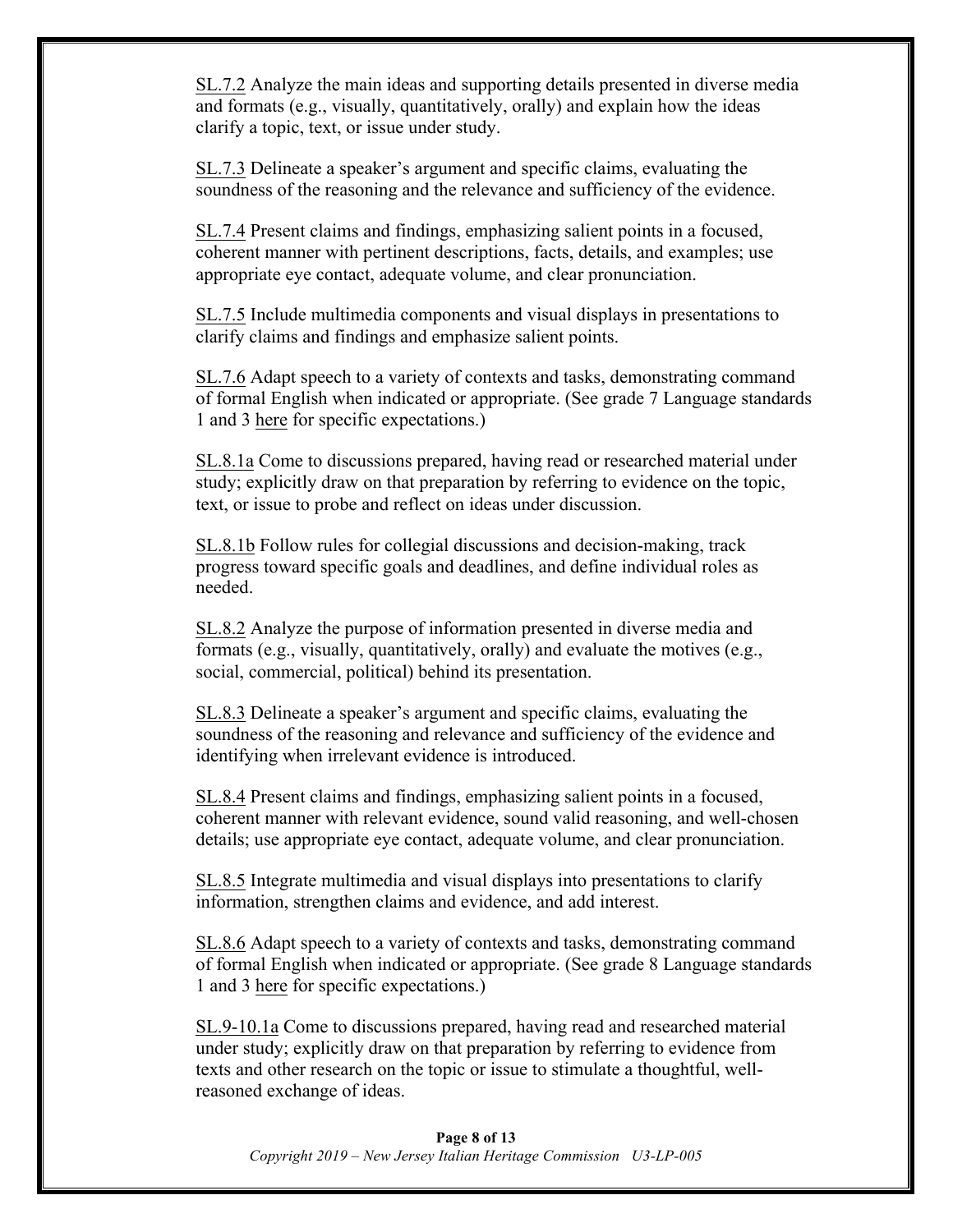SL.9-10.1b Collaborate with peers to set rules for discussions (e.g. informal consensus, taking votes on key issues, presentation of alternate views); develop clear goals and assessment criteria (e.g. student developed rubric) and assign individual roles as needed.

SL.9-10.2 Integrate multiple sources of information presented in diverse media or formats (e.g., visually, quantitatively, qualitatively, orally) evaluating the credibility and accuracy of each source.

SL.9-10.3 Evaluate a speaker's point of view, reasoning, and use of evidence and rhetoric, identifying any false reasoning or exaggerated or distorted evidence.

SL.9-10.4. Present information, findings and supporting evidence clearly, concisely, and logically. The content, organization, development, and style are appropriate to task, purpose, and audience.

SL.9-10.5 Make strategic use of digital media (e.g., textual, graphical, audio, visual, and interactive elements) in presentations to enhance understanding of findings, reasoning, and evidence and to add interest.

SL.9-10.6 Adapt speech to a variety of contexts and tasks, demonstrating command of formal English when indicated or appropriate. (See grades 9–10 Language standards 1 and 3 here for specific expectations.)

SL.11-12.1a Come to discussions prepared, having read and researched material under study; explicitly draw on that preparation by referring to evidence from texts and other research on the topic or issue to stimulate a thoughtful, wellreasoned exchange of ideas.

SL.11-12.1b . Collaborate with peers to promote civil, democratic discussions and decision-making, set clear goals and assessments (e.g., student developed rubrics), and establish individual roles as needed

SL.11-12.2 Integrate multiple sources of information presented in diverse formats and media (e.g., visually, qualitatively, quantitatively, orally) in order to make informed decisions and solve problems, evaluating the credibility and accuracy of each source and noting any discrepancies among the data.

SL.11-12.3 Evaluate a speaker's point of view, reasoning, and use of evidence and rhetoric, assessing the stance, premises, links among ideas, word choice, points of emphasis, and tone used.

SL.11-12.4 Present information, findings and supporting evidence clearly, concisely, and logically. The content, organization, development, and style are appropriate to task, purpose, and audience

SL.11-12.5 Make strategic use of digital media (e.g., textual, graphical, audio, visual, and interactive elements) in presentations to enhance understanding of findings, reasoning, and evidence and to add interest.

#### **Page 9 of 13** *Copyright 2019 – New Jersey Italian Heritage Commission U3-LP-005*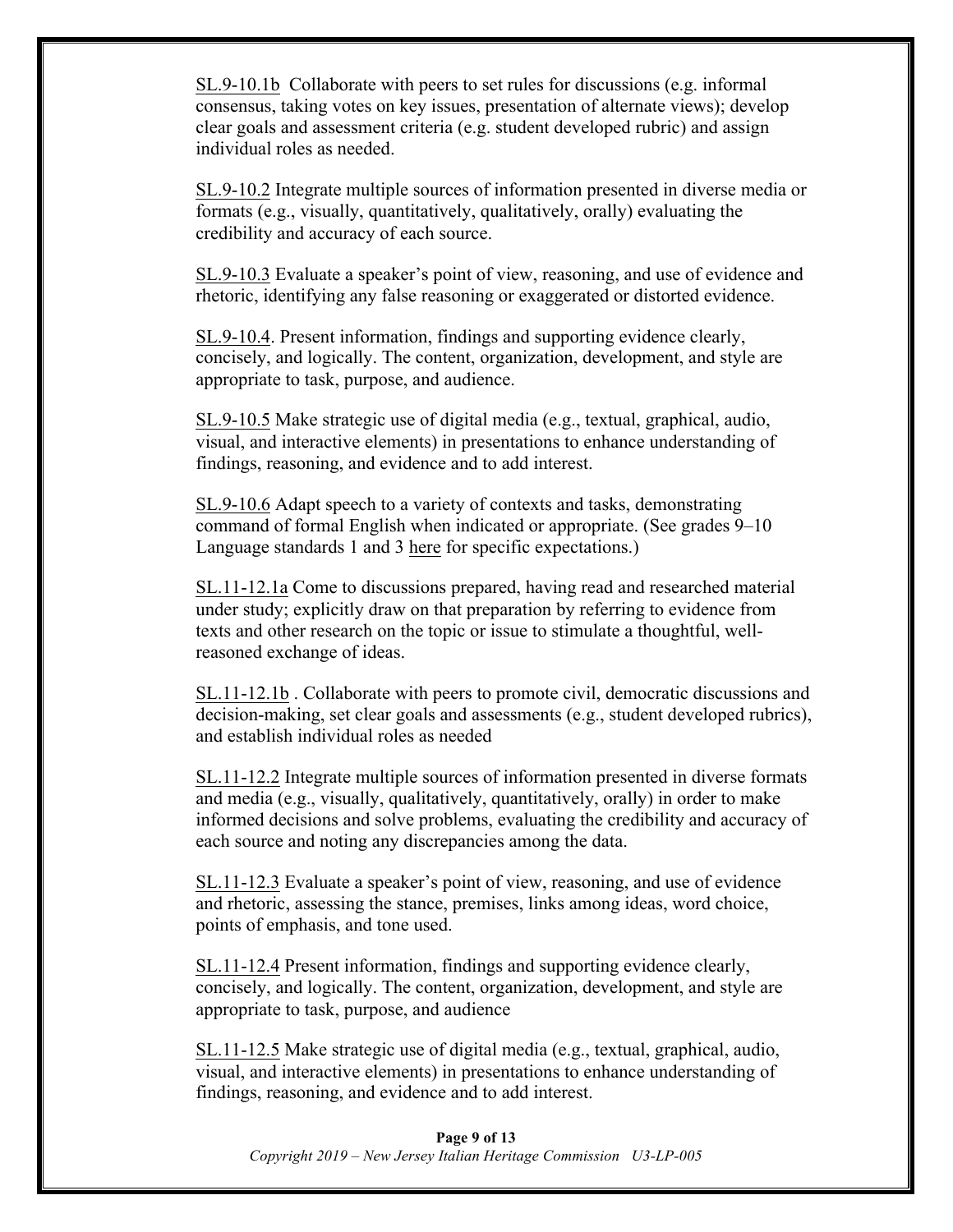SL.11-12.6 Adapt speech to a variety of contexts and tasks, demonstrating a command of formal English when indicated or appropriate. (See grades 11–12 Language standards 1 and 3 here for specific expectations.)

W.6.7 Conduct short research projects to answer a question, drawing on several sources and refocusing the inquiry when appropriate.

W.6.8 Gather relevant information from multiple print and digital sources; assess the credibility of each source; and quote or paraphrase the data and conclusions of others while avoiding plagiarism and providing basic bibliographic information for sources.

W.6.9 Draw evidence from literary or informational texts to support analysis, reflection, and research.

W.6.9a Apply *grade 6 Reading standards* to literature (e.g., "Compare and contrast texts in different forms or genres [e.g., stories and poems; historical novels and fantasy stories] in terms of their approaches to similar themes and topics").

W.6.9b Apply *grade 6 Reading standards* to literary nonfiction (e.g., "Trace and evaluate the argument and specific claims in a text, distinguishing claims that are supported by reasons and evidence from claims that are not").

W.7.7 Conduct short research projects to answer a question, drawing on several sources and generating additional related, focused questions for further research and investigation.

W.7.8 Gather relevant information from multiple print and digital sources, using search terms effectively; assess the credibility and accuracy of each source; and quote or paraphrase the data and conclusions of others while avoiding plagiarism and following a standard format for citation.

W.7.9 Draw evidence from literary or informational texts to support analysis, reflection, and research.

W.7.9a Apply *grade 7 Reading standards* to literature (e.g., "Compare and contrast a fictional portrayal of a time, place, or character and a historical account of the same period as a means of understanding how authors of fiction use or alter history").

W.7.9b Apply *grade 7 Reading standards* to literary nonfiction (e.g. "Trace and evaluate the argument and specific claims in a text, assessing whether the reasoning is sound and the evidence is relevant and sufficient to support the claims").

W.8.7 Conduct short research projects to answer a question (including a selfgenerated question), drawing on several sources and generating additional related, focused questions that allow for multiple avenues of exploration.

#### **Page 10 of 13** *Copyright 2019 – New Jersey Italian Heritage Commission U3-LP-005*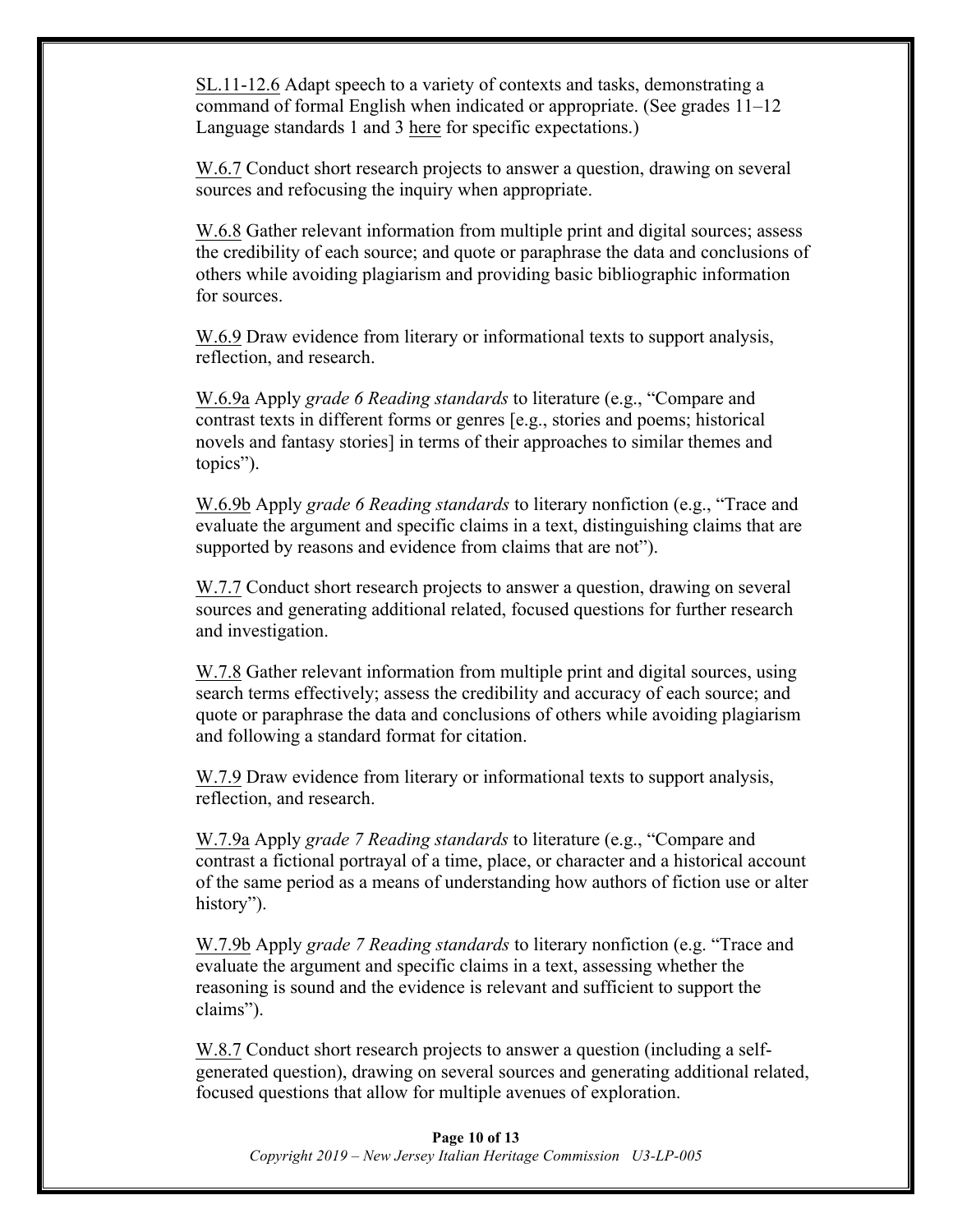W.8.8 Gather relevant information from multiple print and digital sources, using search terms effectively; assess the credibility and accuracy of each source; and quote or paraphrase the data and conclusions of others while avoiding plagiarism and following a standard format for citation.

W.8.9 Draw evidence from literary or informational texts to support analysis, reflection, and research.

W.8.9a Apply *grade 8 Reading standards* to literature (e.g., "Analyze how a modern work of fiction draws on themes, patterns of events, or character types from myths, traditional stories, or religious works such as the Bible, including describing how the material is rendered new").

W.8.9b Apply *grade 8 Reading standards* to literary nonfiction (e.g., "Delineate and evaluate the argument and specific claims in a text, assessing whether the reasoning is sound and the evidence is relevant and sufficient; recognize when irrelevant evidence is introduced").

W.9-10.7 Conduct short as well as more sustained research projects to answer a question (including a self-generated question) or solve a problem; narrow or broaden the inquiry when appropriate; synthesize multiple sources on the subject, demonstrating understanding of the subject under investigation.

W.9-10.8 Gather relevant information from multiple authoritative print and digital sources, using advanced searches effectively; assess the usefulness of each source in answering the research question; integrate information into the text selectively to maintain the flow of ideas, avoiding plagiarism and following a standard format for citation. (MLA or APA Style Manuals).

W.9-10.9 Draw evidence from literary or nonfiction informational texts to support analysis, reflection, and research.

W.9-10.9a Apply *grades 9–10 Reading standards* to literature (e.g., "Analyze how an author draws on and transforms source material in a specific work [e.g., how Shakespeare treats a theme or topic from mythology or the Bible or how a later author draws on a play by Shakespeare]").

W.9-10.9b Apply *grades 9–10 Reading standards* to nonfiction informational (e.g., "Delineate and evaluate the argument and specific claims in a text, assessing whether the reasoning is valid and the evidence is relevant and sufficient; identify false statements and fallacious reasoning").

W.11-12.7 Conduct short as well as more sustained research projects to answer a question (including a self-generated question) or solve a problem; narrow or broaden the inquiry when appropriate; synthesize multiple sources on the subject, demonstrating understanding of the subject under investigation.

W.11-12.8 Gather relevant information from multiple authoritative print and digital sources, using advanced searches effectively; assess the strengths and limitations of each source in terms of the task, purpose, and audience; integrate

**Page 11 of 13** *Copyright 2019 – New Jersey Italian Heritage Commission U3-LP-005*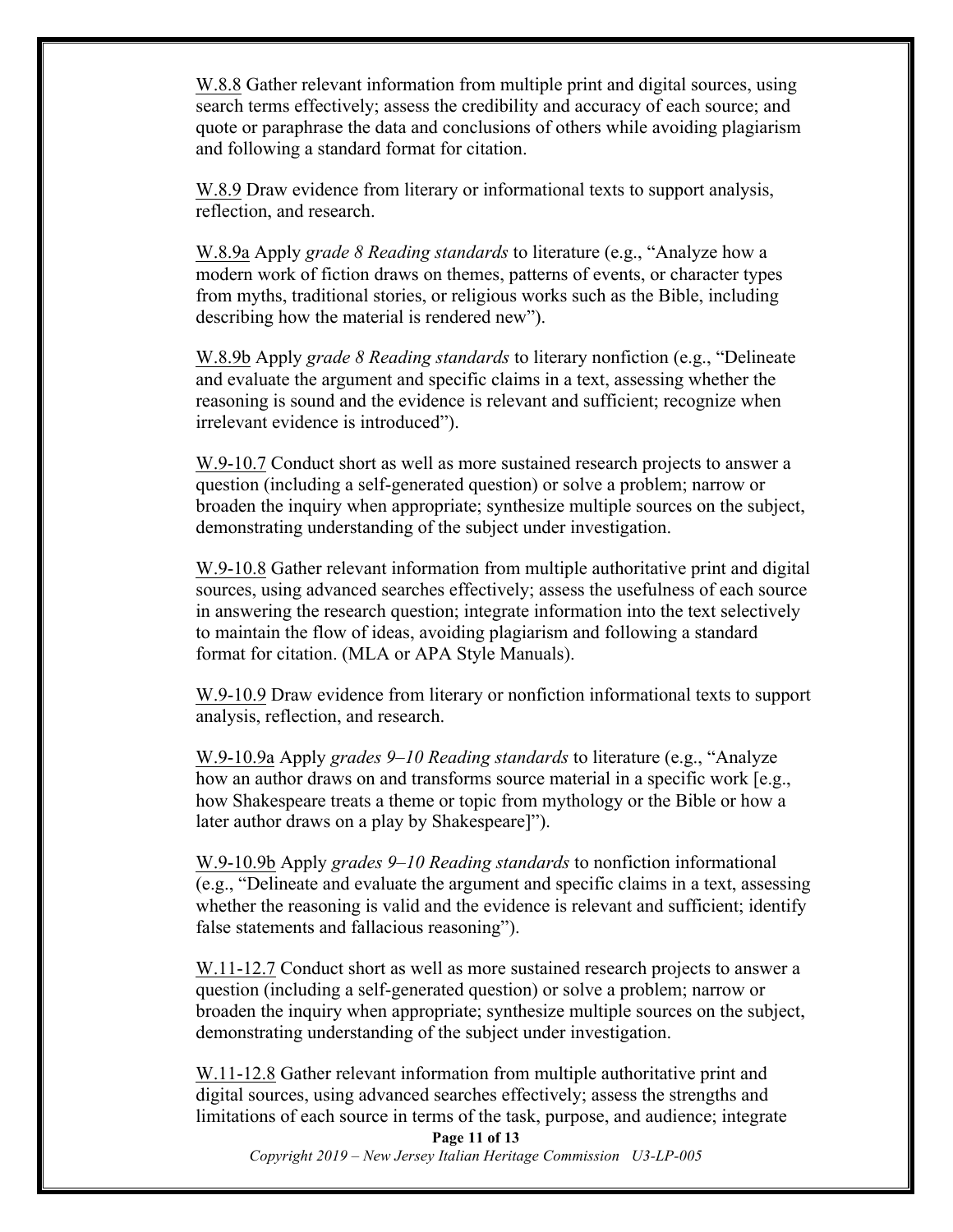information into the text selectively to maintain the flow of ideas, avoiding plagiarism and overreliance on any one source and following a standard format for citation.

W.11-12.9 Draw evidence from literary or informational texts to support analysis, reflection, and research.

W.11-12.9a Apply g*rades 11–12 Reading standards* to literature (e.g., "Demonstrate knowledge of eighteenth-, nineteenth- and early-twentieth-century foundational works of American literature, including how two or more texts from the same period treat similar themes or topics").

W.11-12.9b Apply *grades 11–12 Reading standards* to literary nonfiction (e.g., "Delineate and evaluate the reasoning in seminal U.S. texts, including the application of constitutional principles and use of legal reasoning [e.g., in U.S. Supreme Court Case majority opinions and dissents] and the premises, purposes, and arguments in works of public advocacy [e.g., *The Federalist*, presidential addresses]").

RH.6-8.2 Determine the central ideas or information of a primary or secondary source; provide an accurate summary of the source distinct from prior knowledge or opinions.

RH.6-8.3 Identify key steps in a text's description of a process related to history/social studies (e.g., how a bill becomes law, how interest rates are raised or lowered).

RH.6-8.5 Describe how a text presents information (e.g., sequentially, comparatively, causally).

RH.6-8.6 Identify aspects of a text that reveal an author's point of view or purpose (e.g., loaded language, inclusion or avoidance of particular facts).

RH.6-8.7 Integrate visual information (e.g., in charts, graphs, photographs, videos, or maps) with other information in print and digital texts.

RH.6-8.8 Distinguish among fact, opinion, and reasoned judgment in a text.

RH.6-8.9 Analyze the relationship between a primary and secondary source on the same topic.

RH.9-10.2 Determine the theme, central ideas, key information and/or perspective(s) presented in a primary or secondary source; provide an accurate summary that makes clear the relationships among the key details and ideas.

RH.9-10.3 Analyze in detail a series of events described in a text; draw connections between the events, to determine whether earlier events caused later ones or simply preceded them.